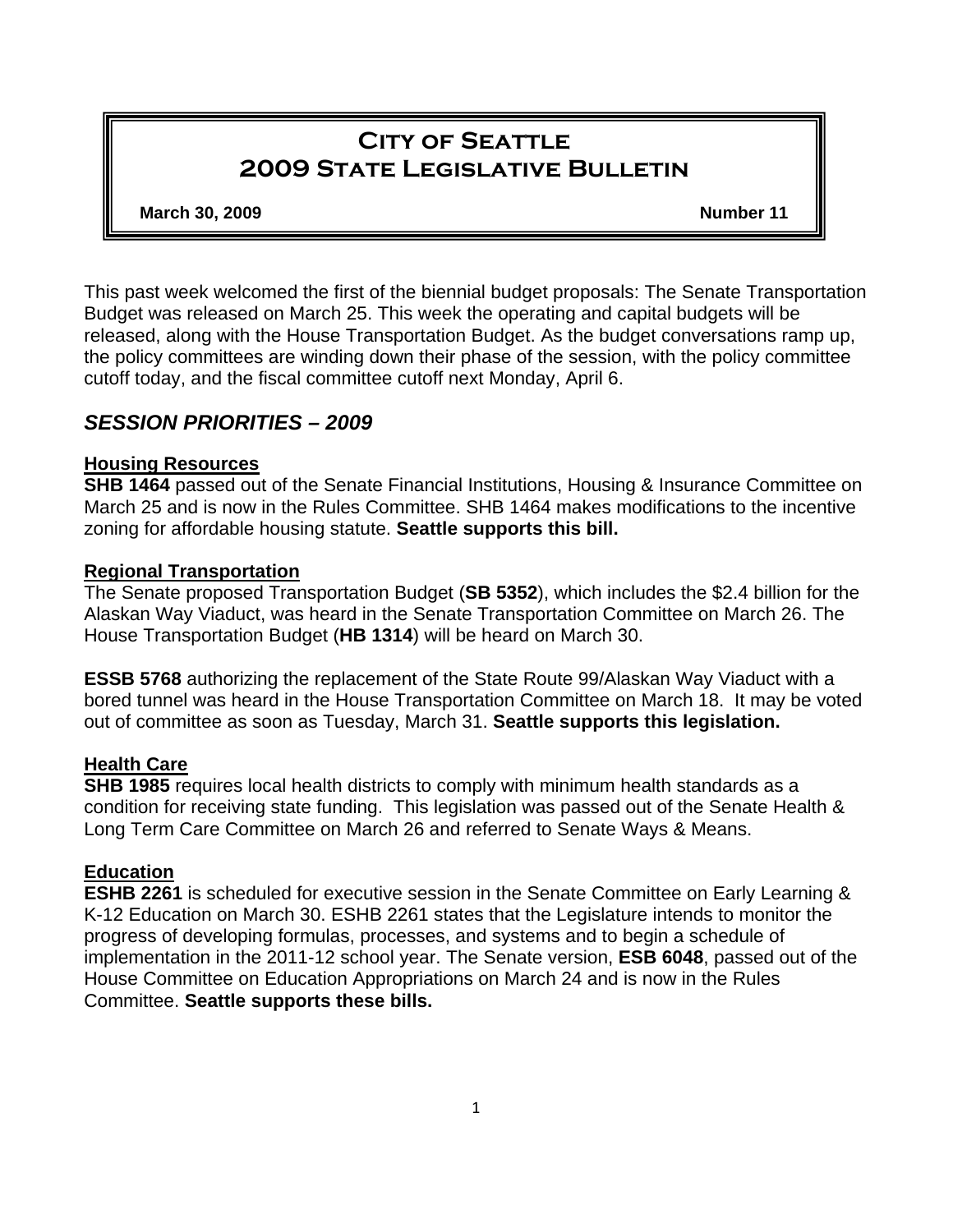## *STATEMENT OF POLICY – 2009*

## **Civil Rights**

**E2SSB 5688** would expand rights, responsibilities, and protections for registered domestic partners. It was heard in the House Judiciary Committee on March 23 and was passed out on March 26. **Seattle supports this legislation.**

**SB 5952** would expand the definition of "sexual identity" as it relates to protection under the malicious harassment statute. It was passed out of the House Public Safety & Emergency Preparedness Committee on March 25. **Seattle supports this legislation.** 

**SHB 1517** would restore the right to vote to persons convicted of a felony in a Washington State Court when he or she ceases to be in the custody of the Department of Corrections. It was passed out of the Senate Government Operations & Elections Committee on March 24 and is now eligible for second reading on the Senate floor. **Seattle supports this legislation.**

#### **Climate Protection & Environment**

**E2SSB 5138** requires several state departments to develop an integrated climate change response strategy to better enable state and local agencies, public and private businesses, nongovernmental organizations, and individuals to prepare for, address, and adapt to the impacts of climate change. The House Ecology & Parks Committee passed this bill out on March 24. **Seattle supports this legislation.** 

**E2SSB 5735**, by request of Governor Gregoire, would take steps to implement a regional capand-trade program in line with the Western Climate Initiative. **Seattle testified in support of the original legislation**, though the bill has been modified significantly since its introduction. SB 5735 was passed out of the House Committee on Ecology & Parks on March 27.

#### **Energy**

**E2SHB 1747** was heard in the Senate Environment, Water & Energy Committee on March 24 and was passed to Ways and Means on March 25. The Senate version, **E2SSB 5854**, passed out of the House Technology, Energy & Communications Committee on March 23 and was referred to General Government Appropriations. **Seattle testified in support of this legislation**. These bills promote low-energy-use building codes; disclosure of buildings' energy use scores; financing energy-saving upgrades to existing buildings; and reducing low-income households' utility bills. The original versions of the bills allowed cities and counties to create a "conservation utility"; this authority is removed from the current versions of these bills.

**ESSB 5840**, with a striking amendment, was heard in the House Technology, Energy & Communications Committee on March 25. **Seattle signed-in supporting the proposed striking amendment.** The striker with amendments passed out of the committee on March 26. ESSB 5840 proposes changes to I-937, the Energy Independence Act. **Seattle is conducting an analysis of this legislation as currently drafted.**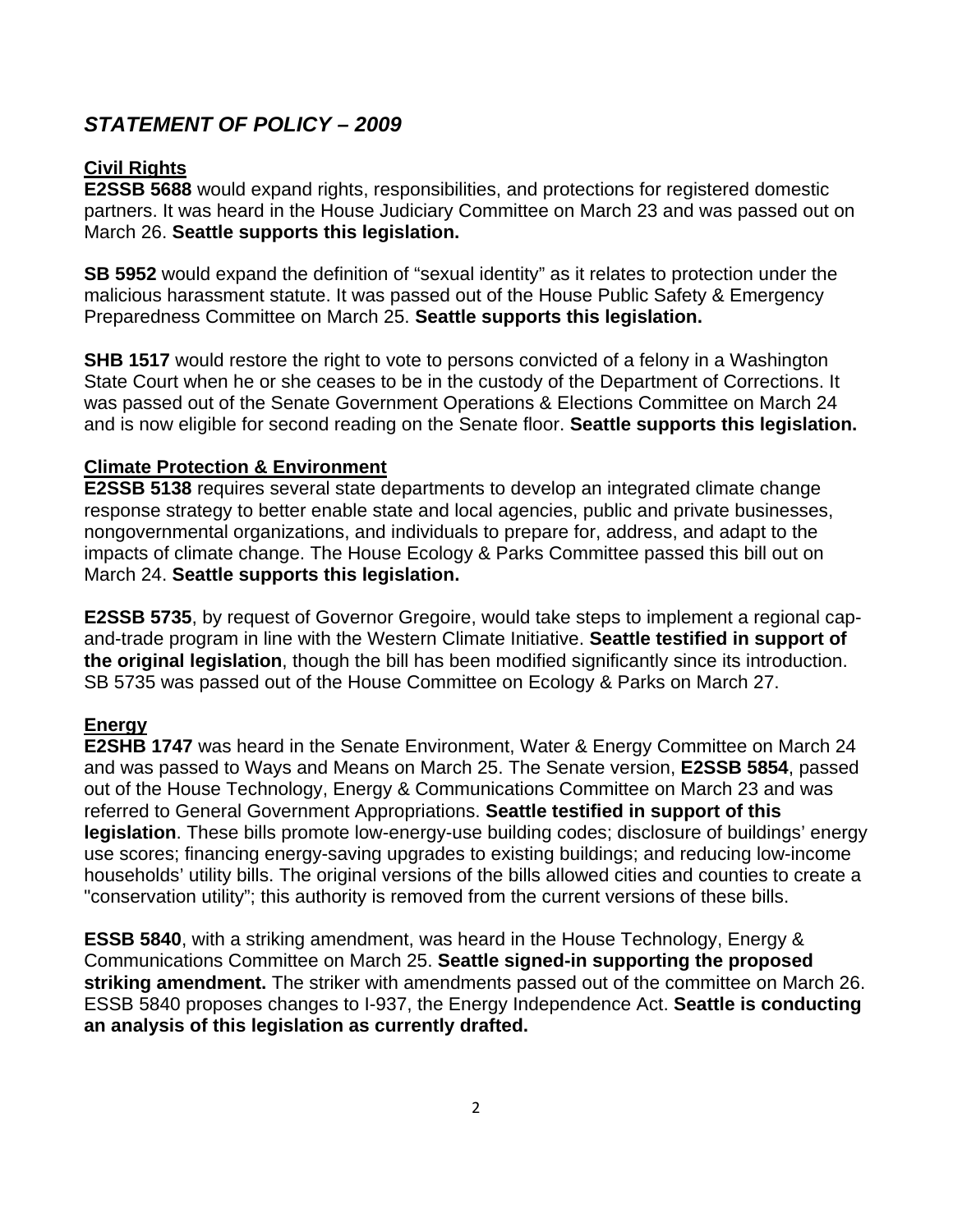## **Growth Management, Land Use and Annexation**

**SSB 5321** would continue the current sales tax credit for annexation over 10,000 by cities under 400,000. It also allows smaller cities an extra 0.1% sales tax credit if an annexation "commences" before 2010. The bill was amended and passed out of the House Finance Committee on March 27. The amended version would provide Seattle or Burien up to \$5 million if an annexation of over 18,000 people in North Highline area takes place.

## **Infrastructure/Finance**

**2SSB 5433** would allow the 0.3% sales tax, permitted under existing statute with a public vote, to be used for supplanting and extends the definition of "criminal justice" to include fire protection. This legislation was amended and passed out of the House Finance Committee on March 27. It now is a much larger bill that would allow supplanting of the public safety sales tax, of the mental health/chemical dependency sales tax and multi-year lifts. It allows an unincorporated utility tax in King County and reduces the property tax for ferry districts to a maximum of 7.5 cents per \$1,000 assessed value (down from 75 cents) and also allows 7.5 cents for transit. It requires cities in King County to annex unincorporated area or lose access to Transportation Improvement Board and Public Works Trust Fund grants and loans. It allows cities to impose utility taxes on water and sewer districts and clarifies the taxation of brokered natural gas. Finally it requires a performance audit of King County.

**HB 1048** would repeal RCW 35.87 which requires sale of municipal property in commercial zones to first be put out to bid for use as free parking. This bill was heard and passed out of the Senate Government Operations Committee on March 25. **Seattle supports this legislation.**

## **Parks**

**ESSB 5967** would prohibit any city, town, county, or district from discriminating against any person on the basis of sex in the operation, conduct, or administration of community athletics programs for youth or adults. It was heard in the House Judiciary Committee on March 23 and passed out on March 26. **Seattle supports this legislation.**

## **Planning & Development**

**2SHB 1481** passed out of the Senate Environment, Water & Energy Committee on March 26 with a striking amendment and was referred to the Senate Transportation Committee. 2SHB 1481 requires that certain new public and private construction must include parking for electric vehicles and/or electric vehicle circuitry or infrastructure; exempts installation of electric vehicle infrastructure from most State Environmental Policy Act provisions; requires local governments to provide certain parking for electric vehicles; and provides tax incentives for electric vehicle infrastructure. **Seattle supports this bill.** 

## **Sexual Assault & Domestic Violence**

**SHB 1505** passed out of the Senate Human Services & Corrections Committee on March 23 and was made eligible for second reading in the Rules Committee on March 26. SHB 1505 would authorize diversion for sexually exploited juveniles. **Seattle supports this bill.**